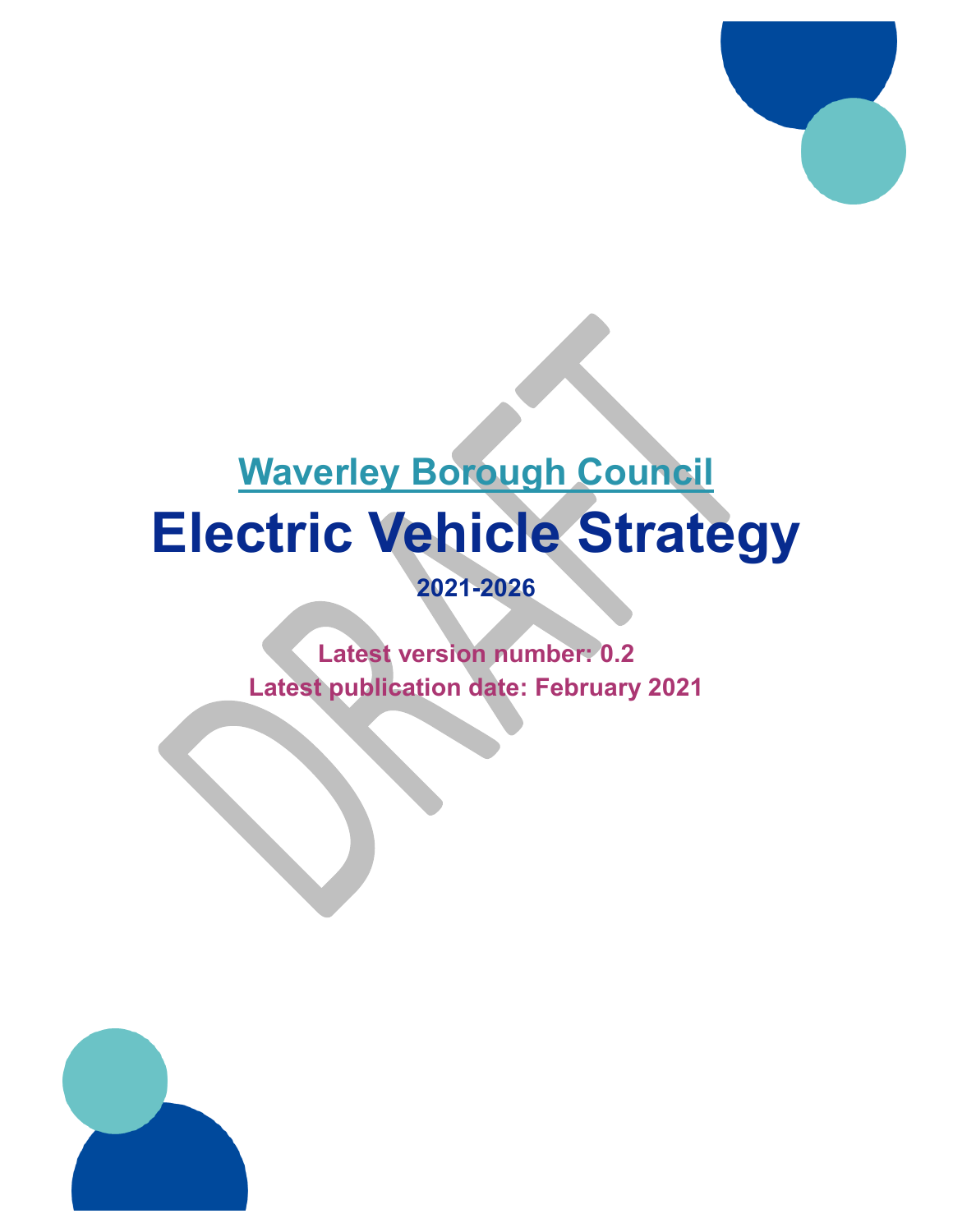# <span id="page-1-0"></span>**Document Information & Governance**

## **Approval & Publication:**

| <b>Approving</b><br><b>Body</b>     | <b>Approval</b><br>route<br>requirement | <b>Publication</b><br><b>Type</b> | <b>Publication</b><br>requirement | <b>Review</b><br>frequency | <b>Document</b><br>owner | <b>Next</b><br><b>Review</b><br><b>Date</b> |
|-------------------------------------|-----------------------------------------|-----------------------------------|-----------------------------------|----------------------------|--------------------------|---------------------------------------------|
| e.g.                                |                                         | Internal/                         | Required by x                     |                            |                          |                                             |
| Executive,                          |                                         | external                          | legislation                       |                            |                          |                                             |
| Council,                            |                                         |                                   |                                   |                            |                          |                                             |
| E.g.                                | There are no                            | Internal                          | There are no                      | Annually                   |                          | April 2022                                  |
| Management                          | legal or                                |                                   | legal or                          |                            |                          |                                             |
| <b>Board</b>                        | constitutional                          |                                   | constitutional                    |                            |                          |                                             |
|                                     | requirements                            |                                   | requirements                      |                            |                          |                                             |
|                                     | for approval                            |                                   | for publication                   |                            |                          |                                             |
| <b>Version Control Information:</b> |                                         |                                   |                                   |                            |                          |                                             |

# **Version Control Information:**

| <b>Version</b>   | <b>Version Status</b><br>(Draft, Approved<br>/Published<br><b>Internally or</b><br><b>Externally)</b> | <b>Date</b> | <b>Version Comment</b>         | <b>Version</b><br><b>Author</b> |
|------------------|-------------------------------------------------------------------------------------------------------|-------------|--------------------------------|---------------------------------|
| V <sub>0.1</sub> | <b>Draft</b>                                                                                          | 14/12/2020  | Creation of the document       | Delma                           |
|                  |                                                                                                       |             |                                | <b>Bryant</b>                   |
| V <sub>0.2</sub> | <b>Approved Draft</b>                                                                                 |             | Approved by JCC                |                                 |
| V <sub>0.3</sub> | <b>Approved Draft</b>                                                                                 | 26/01/2021  | Approved by Management Board   |                                 |
| V <sub>0.4</sub> | <b>Final Approval</b>                                                                                 |             | Approved by the Executive      |                                 |
| V <sub>1</sub>   | Published                                                                                             |             | 1 <sup>st</sup> Publication    |                                 |
| V1.1             | Draft                                                                                                 |             | In year corrections            |                                 |
| V1.2             | Final Approved &                                                                                      |             | In year correction approval by |                                 |
|                  | Re-Publication                                                                                        |             | <b>Management Board</b>        |                                 |
| V <sub>2</sub>   |                                                                                                       |             | <b>Full Annual review</b>      |                                 |

## **Impact Assessments and Consideration:**

| <b>Impact Assessment</b><br><b>Type</b> | <b>Required /</b><br><b>Not</b><br><b>Required</b> | <b>Date</b><br><b>Completed</b> | Impact Assessments and<br><b>Considerations Comment</b> | <b>Assessment</b><br>Owner |
|-----------------------------------------|----------------------------------------------------|---------------------------------|---------------------------------------------------------|----------------------------|
| <b>Equality Impact</b>                  |                                                    |                                 |                                                         |                            |
| Assessment                              |                                                    |                                 |                                                         |                            |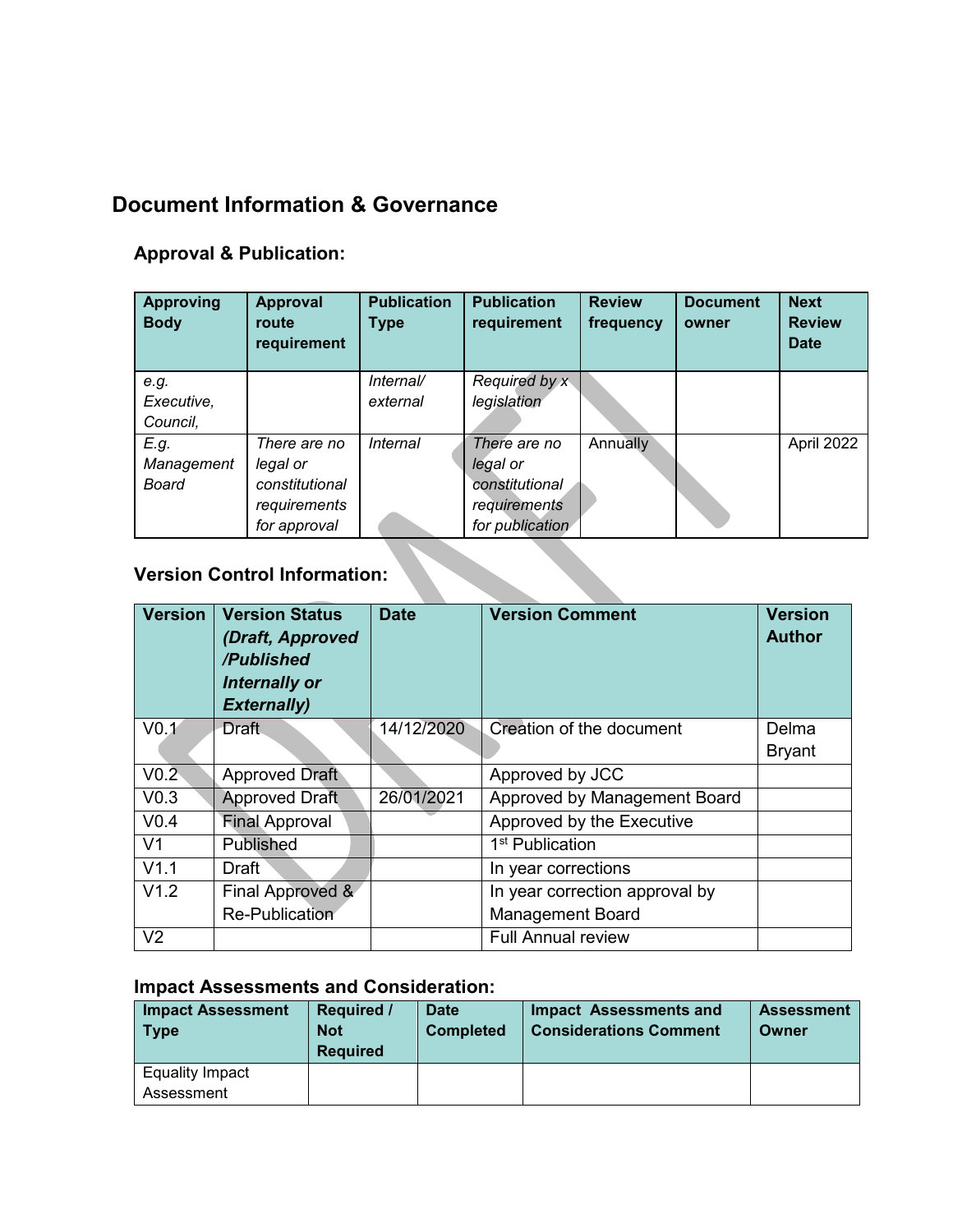| Health in all Policies                      |  |  |
|---------------------------------------------|--|--|
| Data Protection<br><b>Impact Assessment</b> |  |  |
| Climate Change                              |  |  |

# **Electric Vehicle Strategy 2021-2026**

| <b>Table of Contents</b> |  |
|--------------------------|--|
|                          |  |
|                          |  |
|                          |  |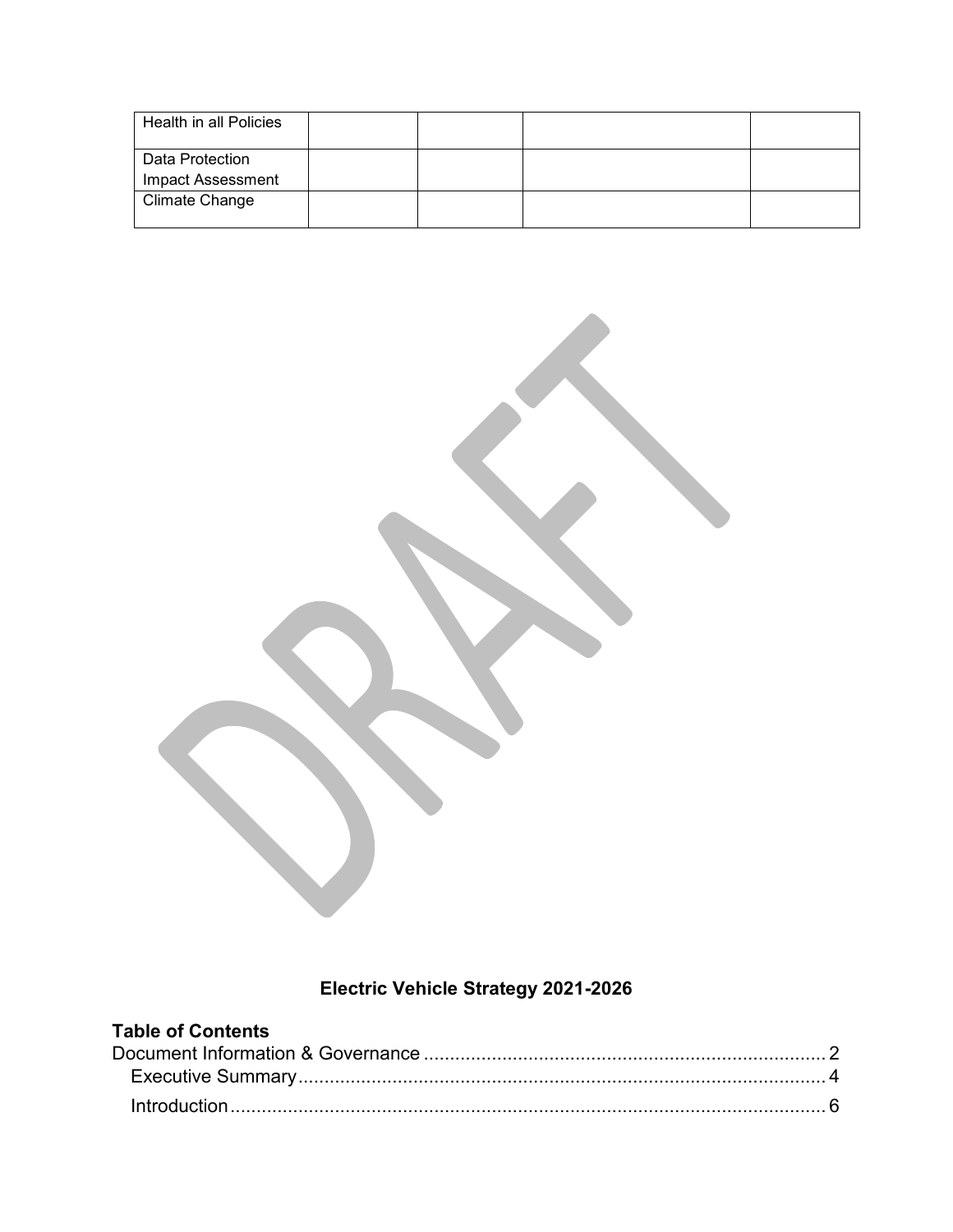| Developing a network in Waverley and on Waverley BC owned developments  14 |  |
|----------------------------------------------------------------------------|--|
|                                                                            |  |
|                                                                            |  |
|                                                                            |  |
|                                                                            |  |
|                                                                            |  |
|                                                                            |  |
|                                                                            |  |
|                                                                            |  |
|                                                                            |  |
|                                                                            |  |
|                                                                            |  |
|                                                                            |  |
|                                                                            |  |
|                                                                            |  |
|                                                                            |  |

# <span id="page-3-0"></span>**Executive Summary**

This strategy realises the potential demand for electric vehicles (EV) and addresses the concerns of EV users. Our vision is that, by 2026, Waverley's residents and businesses will be able to use electric vehicles every day and for any purpose. They will be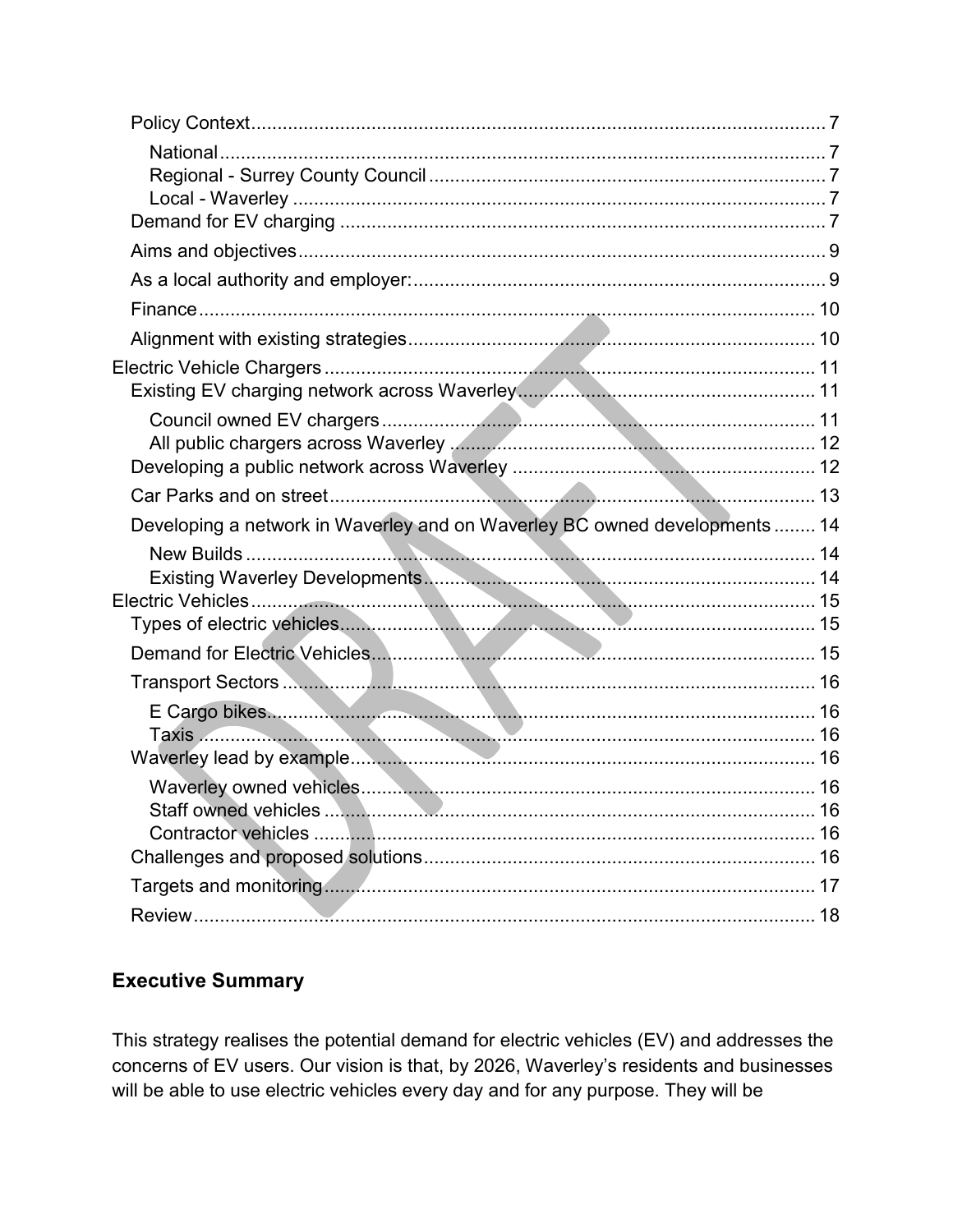confident that they will be able to recharge them quickly and conveniently, taking advantage of their lower cost operation and in doing so helping improve air quality.

Both Surrey County Council and the UK Government are promoting the uptake of ultralow emission or electric vehicles as a means of reducing pollution in cities and towns. Waverley Borough Council supports this movement and will procure ultra-low emission or preferably electric vehicles for its own fleet at the earliest opportunity and request that contractors do the same. An increasing number of Waverley residents have been requesting electric vehicle charging points near their homes in the borough.

Our strategic objectives are to:

- Reduce greenhouse gas emissions at the vehicle exhaust.
- Reduce emissions of harmful nitrogen oxides (NOx) and particulate matter (PM) emissions. Fewer exhaust emissions mean improved air quality and therefore better public health.
- Make a proportionate contribution to the reduction of greenhouse gases and work towards carbon neutrality by 2030.
- To manage change to ensure Waverley remains a thriving and sustainable community in the future

Our target audience for this strategy is:

Our residents, visitors and businesses.

By 2026, we need to have significantly less polluting traffic on our roads, contributing to an improvement in air quality across the borough and significant reductions in carbon emissions.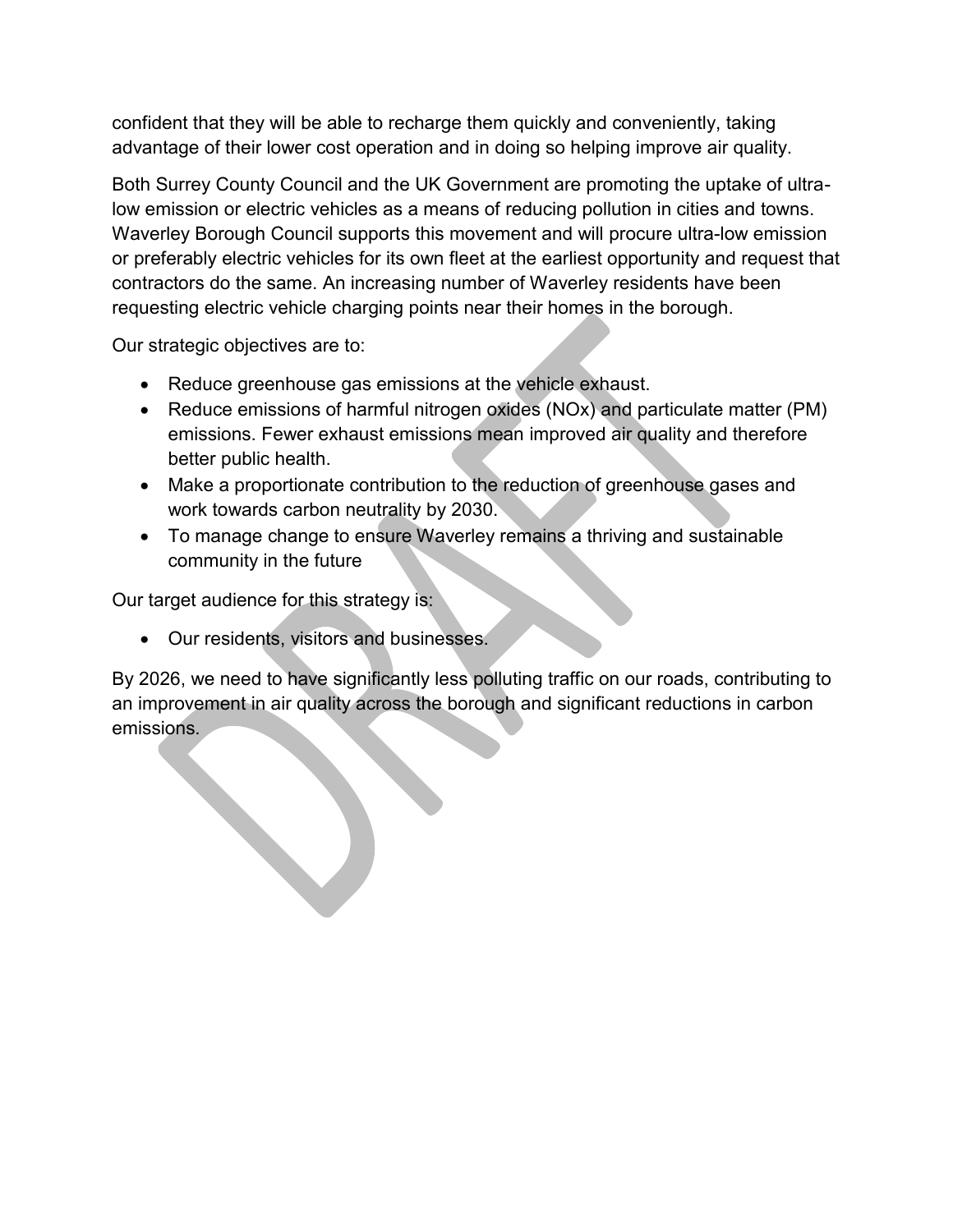# <span id="page-5-0"></span>**Introduction**

The majority of vehicles in Waverley today run on either petrol or diesel fuel. Petrol and diesel are known to cause pollution, which is harmful to public health and contributes to climate change. However, the situation is changing due to the improvements in technology and a push towards lower emissions. An electric vehicle generates zero carbon emissions at point of use however even when considering the lifecycle of the electricity there are significant carbon savings.

Over the last few years the demand for electric vehicles has greatly increased. Figures published by the Society of Motor Manufactures and Traders (SMMT) show that there were 3,500 plug-in car registrations in 2013. This figure has increased to approximately 373,600 plug in cars by October 2020<sup>1</sup>. The Climate Change Commission in its 6th Carbon Budget<sup>2</sup> predicts that 43% of cars on the road by 2030 would need to be electric in order for a balanced pathway to net zero. Klynveld Peat Marwick Goerdeler (KPMG) working for Surrey County Council have estimated that across Surrey 1600 fast chargers and 100 rapid chargers would be needed by 2025.

Both vehicle manufacturers and Governments are working to build interest in the use of alternative fuels. In Waverley there has been an increasing interest in availability of electric vehicle charging points due to more widely available EV technology and reduced costs of electric vehicles. To cater for the forthcoming increase in electric vehicle use, Waverley is committing to invest in EV infrastructure so that the borough is prepared for the future.

Waverley Borough Council has an important role to play in supporting growth in electric vehicles, including: creating a supportive policy environment; enabling the creation of new charging facilities for electric vehicles; promoting their benefits to a wider audience including by incentivising with differential parking charges in our car parks; working with our partners and private enterprises to encourage wider take up; and with educational campaigns. Waverley will lead by example by ensuring our own activities use cleaner technology at the earliest opportunity where it is practical and offers the taxpayer good value for money.

Waverley is an area that is well-suited to adopting electric vehicles and the council is keen to help realise this potential through this strategy, and make sure Waverley remains a thriving and sustainable community in the future..

 $\overline{a}$ 

<sup>1</sup> <https://www.nextgreencar.com/electric-cars/statistics/>

<sup>&</sup>lt;sup>2</sup> [https://www.theccc.org.uk/wp-content/uploads/2020/12/The-Sixth-Carbon-Budget-The-UKs-path-to-Net-](https://www.theccc.org.uk/wp-content/uploads/2020/12/The-Sixth-Carbon-Budget-The-UKs-path-to-Net-Zero.pdf)[Zero.pdf](https://www.theccc.org.uk/wp-content/uploads/2020/12/The-Sixth-Carbon-Budget-The-UKs-path-to-Net-Zero.pdf)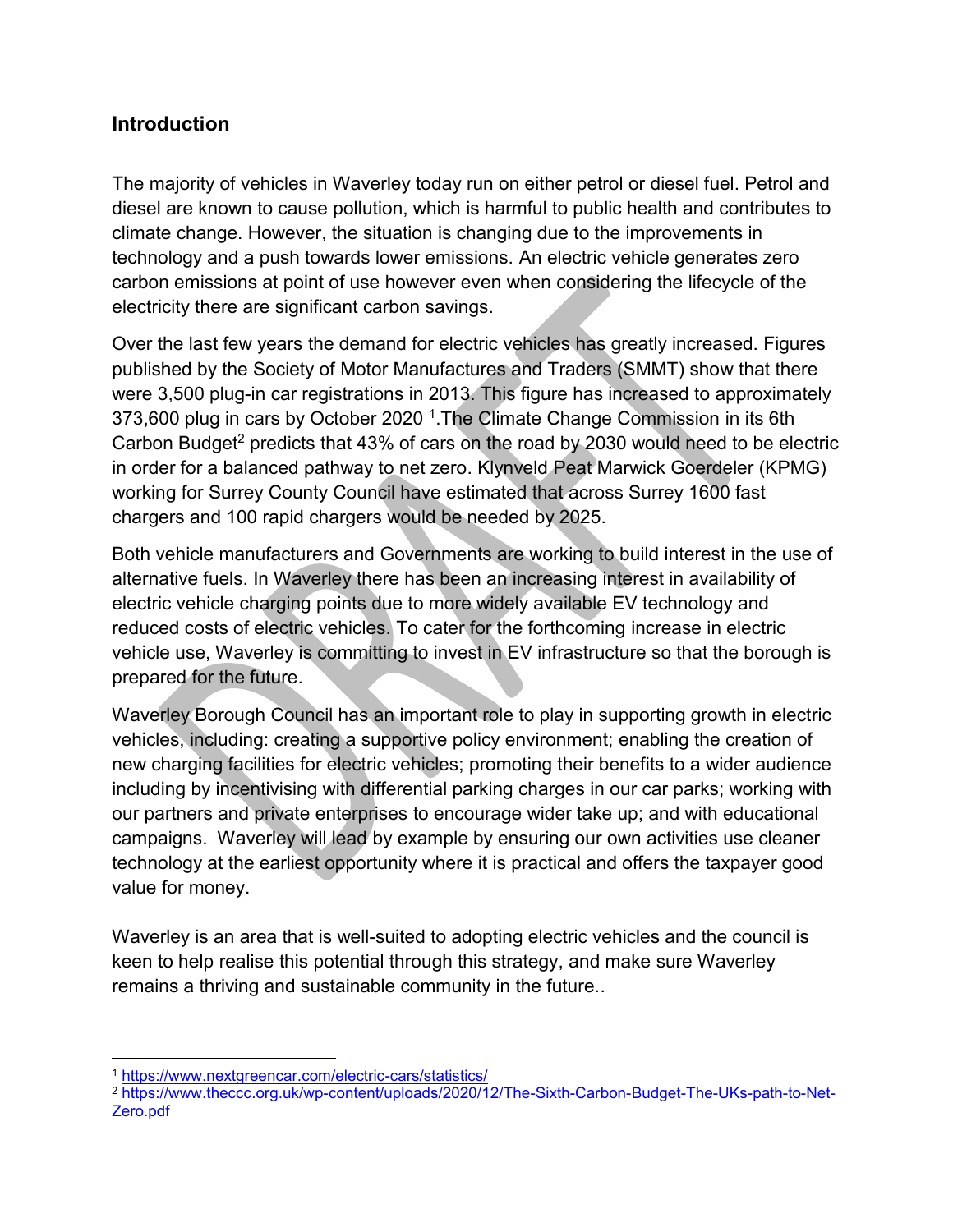Waverley Borough Council is pleased to present its first Electric Vehicle Strategy as a way of supporting the growth in electric vehicle use in the borough and nationally.

# <span id="page-6-0"></span>**Policy Context**

#### <span id="page-6-1"></span>National

The UK's Road to Zero Strategy sets out the Government's aim for all new cars and vans to be effectively zero emission. In November 2020 it was announced by the Government that the end to the sale of new petrol and diesel cars would be brought forward from 2040 to 2030. The government expects this transition to be industry and consumer led, supported in the coming years by the measures set out in the strategy.

#### <span id="page-6-2"></span>Regional - Surrey County Council

Surrey County Council declared a climate emergency in July 2019. The motion states that the council will commit to lowering emissions to zero by 2050. All districts and boroughs have committed to reducing their carbon emissions, many declaring climate emergencies too.

There are 27 Air Quality Management Areas across the whole of Surrey. Surrey County Council in their Climate Emergency Strategy have committed to work with all districts and boroughs across the county in a joint working approach to decrease emissions from transport.

#### <span id="page-6-3"></span>Local - Waverley

Waverley Borough Council declared a climate emergency in September 2019. The motion states that the council will commit to becoming a carbon neutral council by 2030, while supporting the local area to also become carbon neutral. The Council recognises that this is an ambitious but realisable target. Transport accounted for 40% of the emissions across Waverley in 2015. In our Carbon Neutrality Action Plan Waverley committed to facilitating the switch to electric vehicles.

A study from Nottingham University in 2020 estimated that if all vehicles were electric, UK carbon emissions would fall by 12%. It is estimated that an average new car run on petrol travelling 20,000km in a year is responsible for almost 2 and a half tonnes of CO<sub>2</sub> in a year. Encouraging a switch to electric vehicles has enormous benefits in reducing the carbon footprint in Waverley.

# <span id="page-6-4"></span>**Demand for EV charging**

The chart below demonstrates the rapid growth in registered EVs in Waverley between Quarter 4 in 2011 and quarter 2 2020.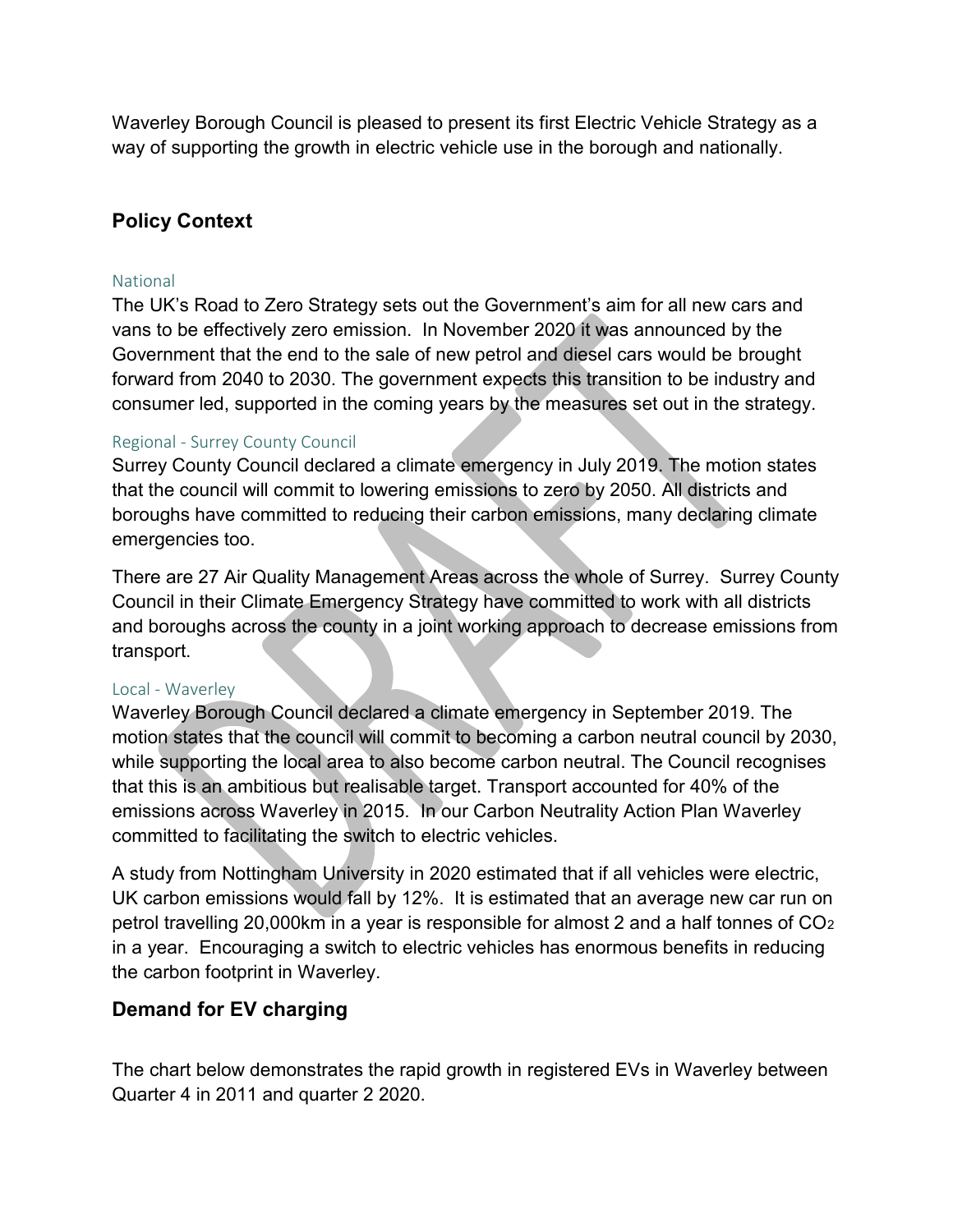

Source: Department for Transport Statistics – Vehicle Licensing Statistics (Table VEH0132) <https://www.gov.uk/government/collections/vehicles-statistics>

As the number of registered vehicles is only expected to rise, it is important that Waverley Borough Council delivers this strategy to provide the infrastructure required to support the growth in the EV car market, anticipating and shaping the level of future demand. SSE with the National Grid have calculated the number of EV chargers that would be required in Waverley to meet the Governments Net Zero target by 2050. The diagram below covers the period of this strategy.<sup>3</sup>

| Number of EV chargers required for Net Zero trajectory |      |      |      |      |      |      |
|--------------------------------------------------------|------|------|------|------|------|------|
| <b>Site</b>                                            | 2021 | 2022 | 2023 | 2024 | 2025 | 2026 |
| Car parks (public and private)                         |      | 29   | 33   | 42   | 48   | 56   |
| Destination                                            |      | 91   | 95   | 112  | 144  | 170  |
| Domestic on-street                                     |      | 1    | 30   | 69   | 142  | 182  |
| En-route / local charging stations                     |      | 9    | 14   | 16   | 22   | 29   |
| En-route national                                      |      | 0    | 0    | 0    | 0    | 0    |
| Fleet/depot                                            |      | 0    |      | 3    | 5    | 9    |
| Off-street charger                                     |      | 2466 | 3501 | 4853 | 6560 | 8701 |
| Workplace                                              | 25   | 47   | 75   | 108  | 140  | 186  |

<sup>3</sup> <https://www.ssen.co.uk/WorkArea/DownloadAsset.aspx?id=19430>

 $\overline{a}$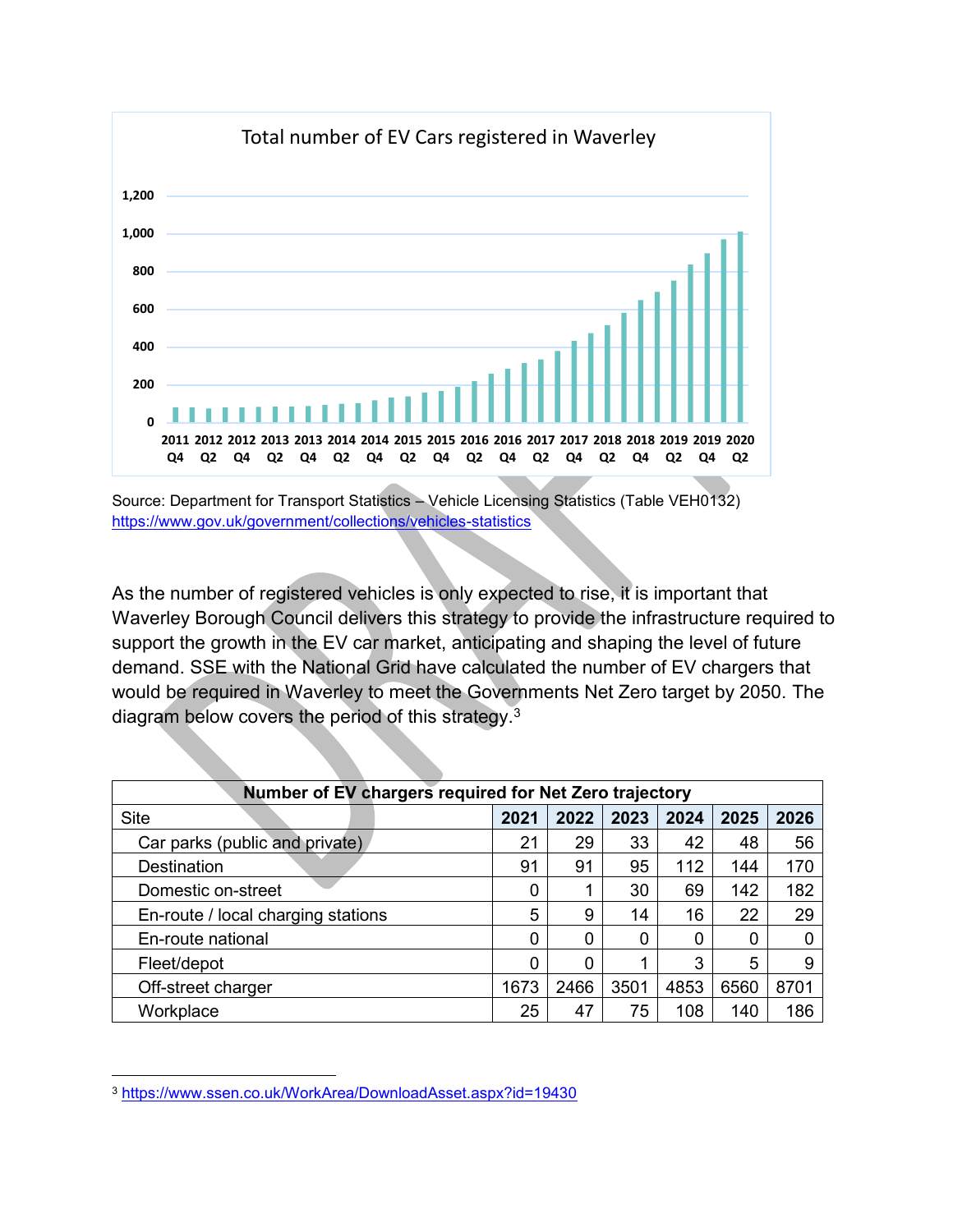As of November 2020, Waverley has the second highest Electric Vehicle ownership in Surrey and EV registrations in Waverley have doubled in two years.

# <span id="page-8-0"></span>**Aims and objectives**

The aim of this strategy is to:

Develop a borough wide approach to encourage the transition from petrol and diesel vehicles to electric vehicles as part of a sustainable transport system, to make sure Waverley remains a thriving and sustainable community in the future.

In order to fulfil this aim we have set ourselves the following objectives:

## **As the owner of car parks, properties and land:**

- Encourage the uptake of EVs amongst Waverley resident, visitors and businesses by the provision of an easily accessible, convenient and affordable public charging infrastructure across the borough.
- To consider interventions and incentives that will actively encourage a modal shift and make it more appealing to use EV over petrol and diesel vehicles on our roads.
- To respond flexibly to fast-paced developments within the EV sector, keeping residents and businesses up to date on those developments via the Waverley website.

# <span id="page-8-1"></span>**As a local authority and employer:**

• To lead by example by using EV technology to reduce our environmental impact and work with our contractors and staff to do the same.

# **As a licencing authority**:

- To engage, inform and encourage Waverley taxi drivers to switch to a more sustainable vehicles over time.
- Working with SCC identify and install EV chargers at key locations suitable for taxi drivers.

# **As a planning authority**:

 Use the Surrey County Council Vehicular and Cycle Parking Guidance (January 2018) or any subsequently updated local guidance to ensure EV charging points are designed into new developments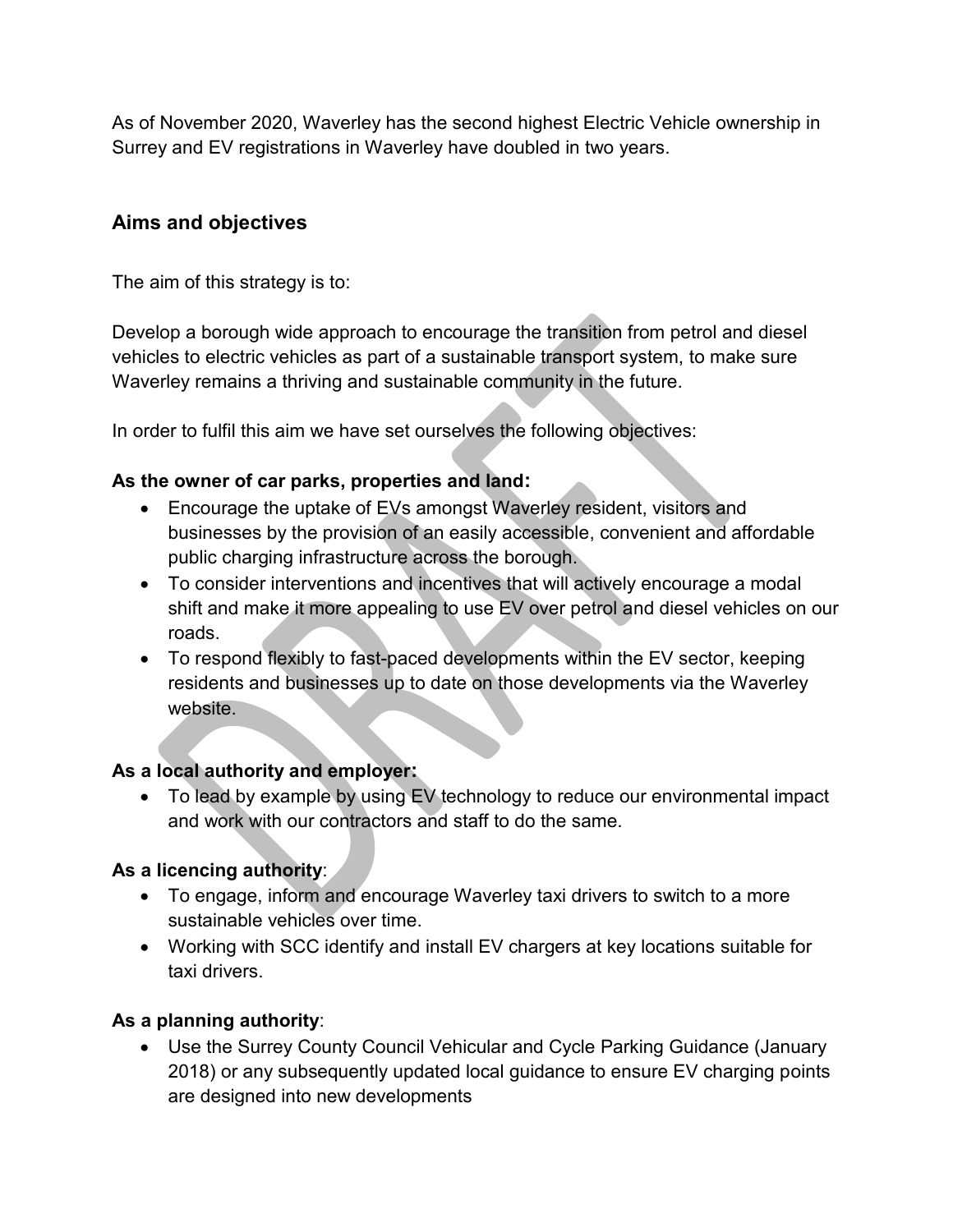Use conditions on planning applications to ensure that EV charging points are delivered on new developments

# <span id="page-9-0"></span>**Finance**

Installing and maintaining charge points and switching pool vehicles to electric may create an additional cost to the council, at a time when funding is constrained. Opportunities for external funding will be pursued when they are available. Further projects will be supported by a business case and be submitted for appropriate approval as opportunities arise.

# <span id="page-9-1"></span>**Alignment with existing strategies**

This strategy forms one part of Waverley's response to our Climate Emergency declaration and should be considered alongside and read in conjunction with the following strategies:

- Climate Neutrality Action Plan
- Staff Travel Policy
- Hackney Carriage and Private Hire Policy
- Clean Air Strategy and Air Quality Action Plan
- Local Plan Part 1
- SCC EV Strategy
- Vehicular and Cycle Parking Guidance
- HRA Asset Management Strategy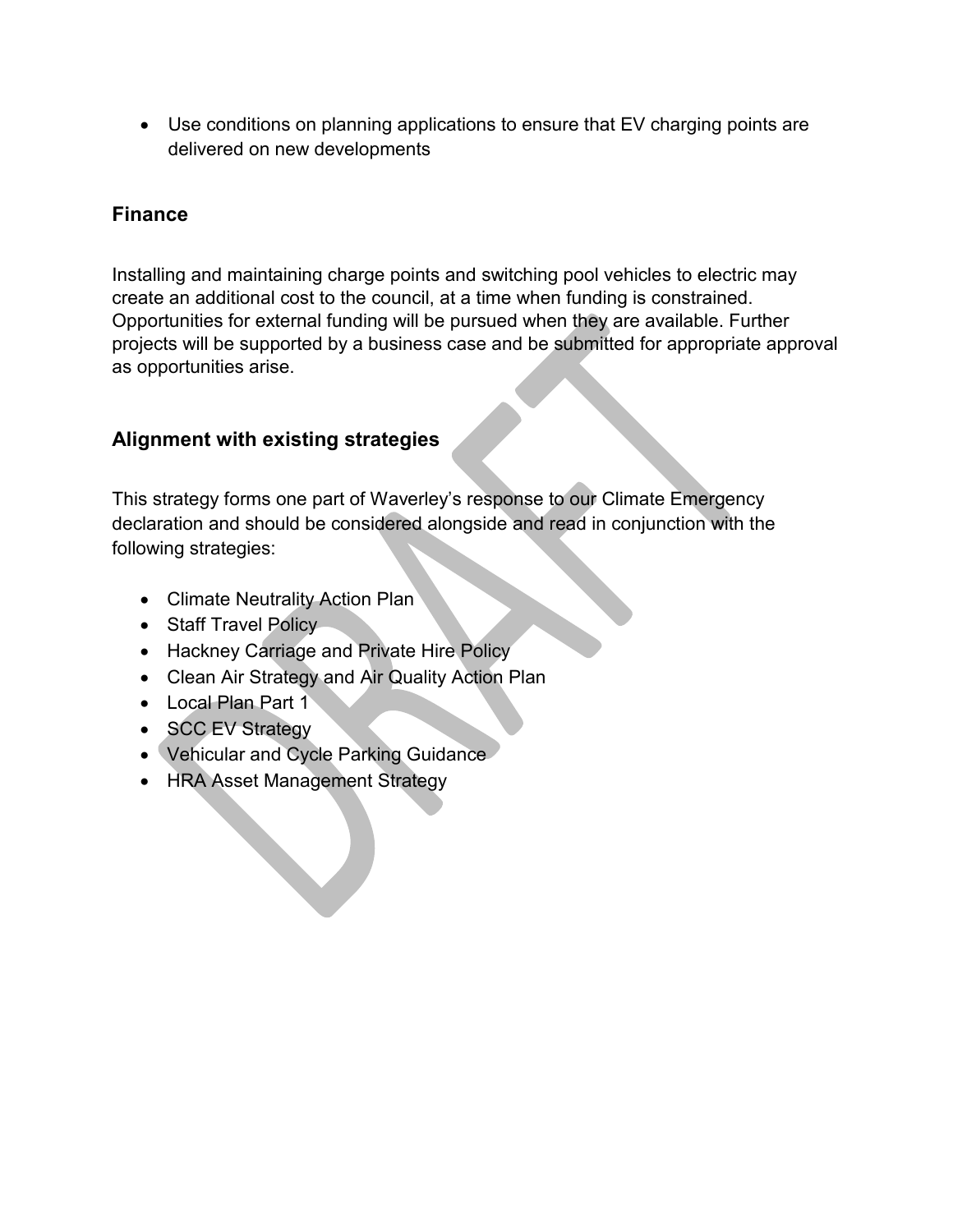# <span id="page-10-0"></span>**Electric Vehicle Chargers**

Currently there are four main types of chargers:



# <span id="page-10-1"></span>**Existing EV charging network across Waverley**

#### <span id="page-10-2"></span>Council owned EV chargers

In 2019 Waverley Borough Council commenced a programme to roll out EV chargers across the borough. It was identified that in this first phase at least one rapid charger would be installed in four council owned car parks, one in each of our major hubs. To date (December 2020) three of those chargers have been installed in

- Crown court (Godalming),
- High Street (Haslemere)
- Stocklund Square (Cranleigh).

Two further car parks will have chargers installed in early 2021

- Riverside 3 (Farnham)
- South Street Car Park (Farnham)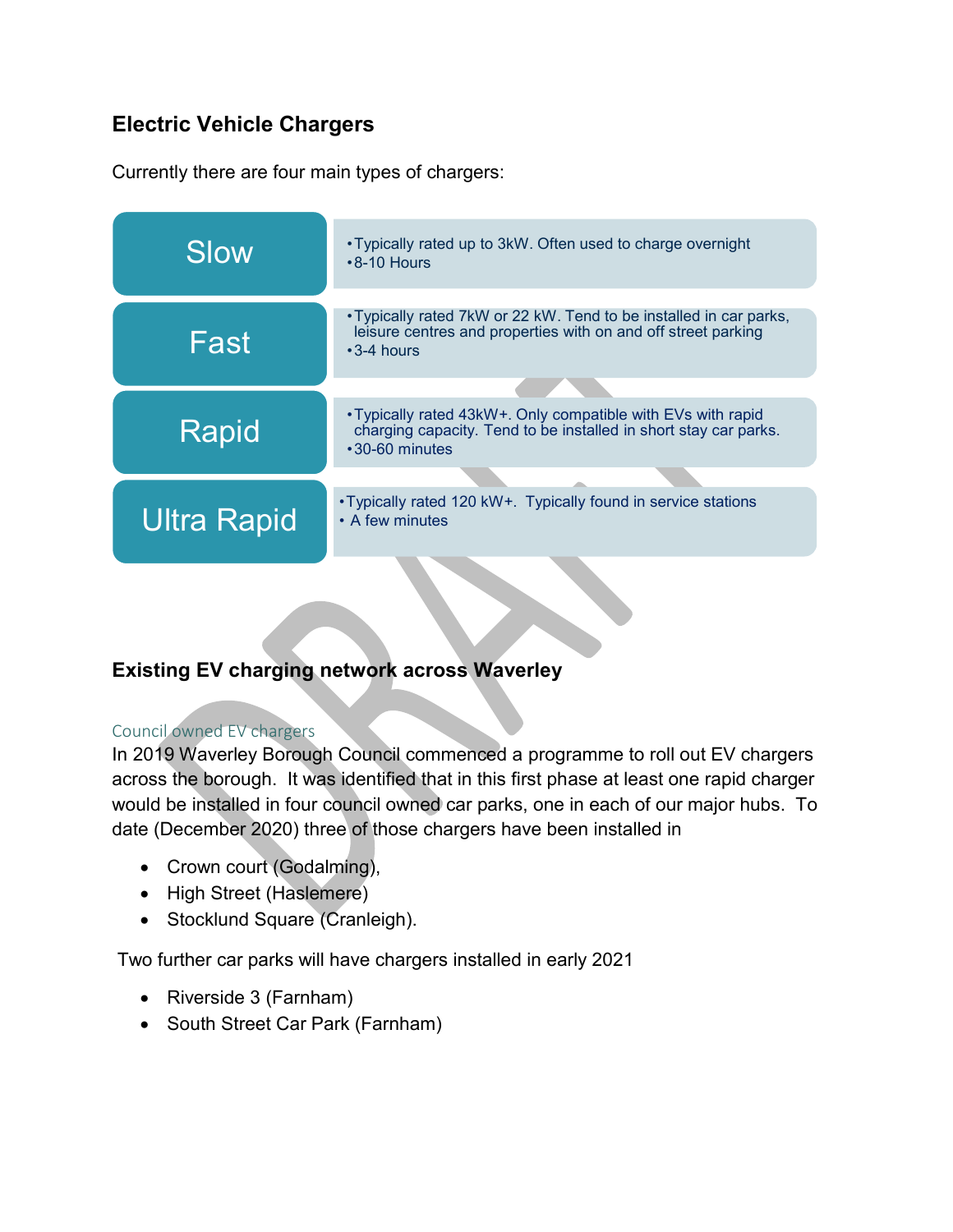Each car park will have one rapid charging unit that can charge two cars at the same time. A further two fast chargers will be installed in Riverside 3 which will enable a further four cars to charge at the same time.

Further EV chargers will be installed in the Brightwells Yard multi-storey car park when it opens in July 2021. There will be

- 18 public chargers (with capacity for a further 18)
- 48 EV chargers in the residential area

Three fast chargers have also been installed in the Burys car park in Godalming and are available for the council owned vehicles, staff and tenants. When the car park is open in the evenings and at weekends the charger is available to the general public.

Waverley housing department have also been looking at opportunities to install EV chargers for our tenants and residents. A fast charger has been installed and is available for Waverley tenants and local residents on Queensway, Cranleigh.

In 2019 Waverley joined Guildford, Woking, Spelthorne and Surrey County Council in an on street EV charger pilot scheme. As part of the pilot it is hoped that 10 on street chargers will be installed across each participating borough. The first three of these chargers are due to be installed in Waverley in early 2021.

All EV chargers in our car parks are currently being installed by our contractor Engie EV Solutions and on street chargers under the Hampshire Framework by Joju. Both contractors operate in neighbouring boroughs within Surrey and Hampshire.

# <span id="page-11-0"></span>All public chargers across Waverley

The number of charging points across the borough are increasing but not all of them are public. Many existing ones are owned by hotels, are private or work based chargers. A map of current EV chargers across the borough can be found on Zap Map (https://www.zap-map.com)

The current level of public charging provisions is too small to meet the projected level of demand. Charge points in car parks and overnight resident chargers will need to be increased to cater for the demand. Most of Waverley's residents do not have access to off-street parking, on-street parking charge points will be required to meet the additional demand.

# <span id="page-11-1"></span>**Developing a public network across Waverley**

To encourage the update of electric vehicles in a proportionate and sustainable way whilst ensuring value for money the development of the Waverley EV charging network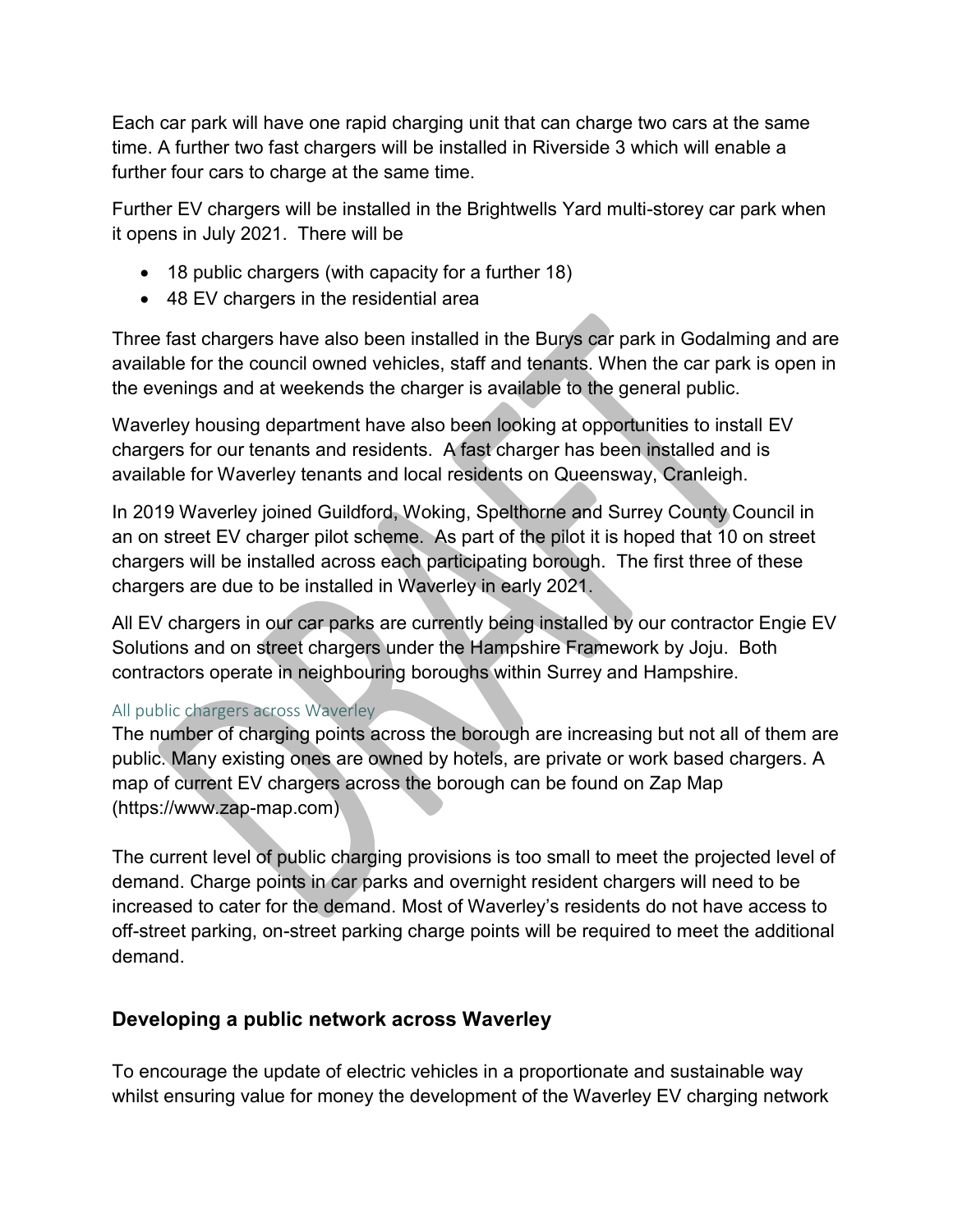will be approached in a phased way. This will ensure that sufficient EV chargers are installed to promote the switch to electric vehicles whilst ensuring all residents are catered for.

# <span id="page-12-0"></span>**Car Parks and on street**

#### **Phase 1** - 2019-2021

Six rapid chargers (50kW) will be installed in Godalming, Haslemere, Cranleigh and Farnham. The number of rapid chargers in each hub will be determined by the size of the hub and the potential demand at that time. Further chargers will be installed as demand grows and in consultation with local Towns and Parish Councils.

#### **Phase 2** – 2021-2022

Waverley working with SCC will install 10 on street fast chargers, borough wide, in streets with no off street parking. Sites will be considered based on essential criteria which includes, a request by a resident for a charger, a street with no off street parking, availability of power supply, width of pavement, air quality in the area and existing parking restrictions.

#### **Phase 3** – 2021-2022

Four fast chargers will be installed at long stay car parks in town centres and near railway stations which are used by commuters, local businesses and can be used by residents overnight. Where there are no suitable car parks but where there is a demand for EV charging for commuters and businesses Waverley will work with SCC and Town and Parish Councils to identify suitable sites and to install on street fast chargers.

#### **Phase 4** – 2022-2023

Waverley will work with Places Leisure to identify Leisure Centre car parks or neighbouring car parks that are suitable for chargers and the type and number that should be installed.

#### **Phase 5** – 2023-2024

Waverley will work with SCC, Town and Parish Councils and other relevant land owners to identify suitable sites for EV chargers near our Parks and Countryside hubs. Availability of power supply will be critical and the option to power by renewable energy will be considered where there is a limited supply. The size and quantity will be assessed based on potential demand.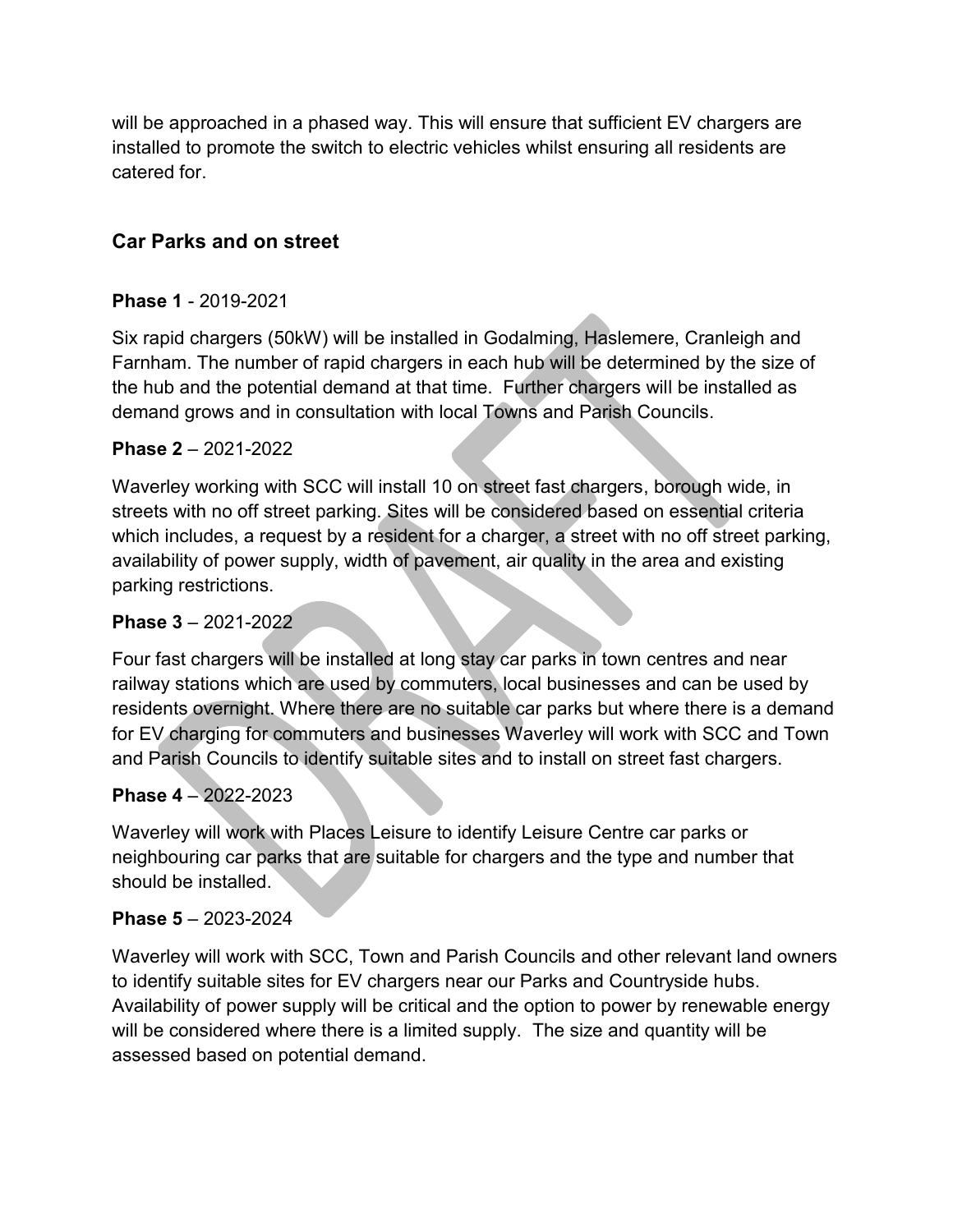### **Concurrent across all phases**

All new car parks will be required to install EV chargers in accordance with planning requirement. It is expected that chargers will be installed based on the length of stay

- Rapid (50kW) chargers for short stay car parks. Rapid chargers can charge up to 80% of the battery capacity but will enable a car to travel approximately 43-50 miles on a 20 minute charge
- Fast chargers (3-7kW) for long stay car parks which will enable a car to travel approximately 3.7-22 miles on a 20 minute charge. 4

As Waverley owned existing car parks are refurbished the requirement to install EV chargers will be considered depending on size and potential demand.

# <span id="page-13-0"></span>**Developing a network in Waverley and on Waverley BC owned developments**

#### <span id="page-13-1"></span>New Builds

All new builds will require EV charging in accordance with Local Plan Part 1 Policy ST1, Neighbourhood plans and Surrey County Council Vehicular and Cycle Parking Guidance. However the capacity to install EV charger should be considered at design stage. Where possible advice should be sought from the area DNO on the availability of power from the local substations or the requirement for the installation of a new substation before going through the planning process.

All new Waverley owned houses with off street parking will be install with an EV charger. For properties with communal car parks the number of chargers installed will be in proportion to the size of the car park and include the possibility to increase the number of chargers as demand grows.

For developments with no off street parking, EV chargers/infrastructure will be installed in proportion to the number of properties being built and potential demand.

#### <span id="page-13-2"></span>Existing Waverley Developments

To ensure that existing Waverley tenants can switch to electric vehicle if they wish to do so requests from residents to install chargers at properties with off street parking will be considered by the Asset Management Team.

 $\overline{a}$ <sup>4</sup> <https://www.r-e-a.net/wp-content/uploads/2020/03/Updated-UK-EVSE-Procurement-Guide.pdf>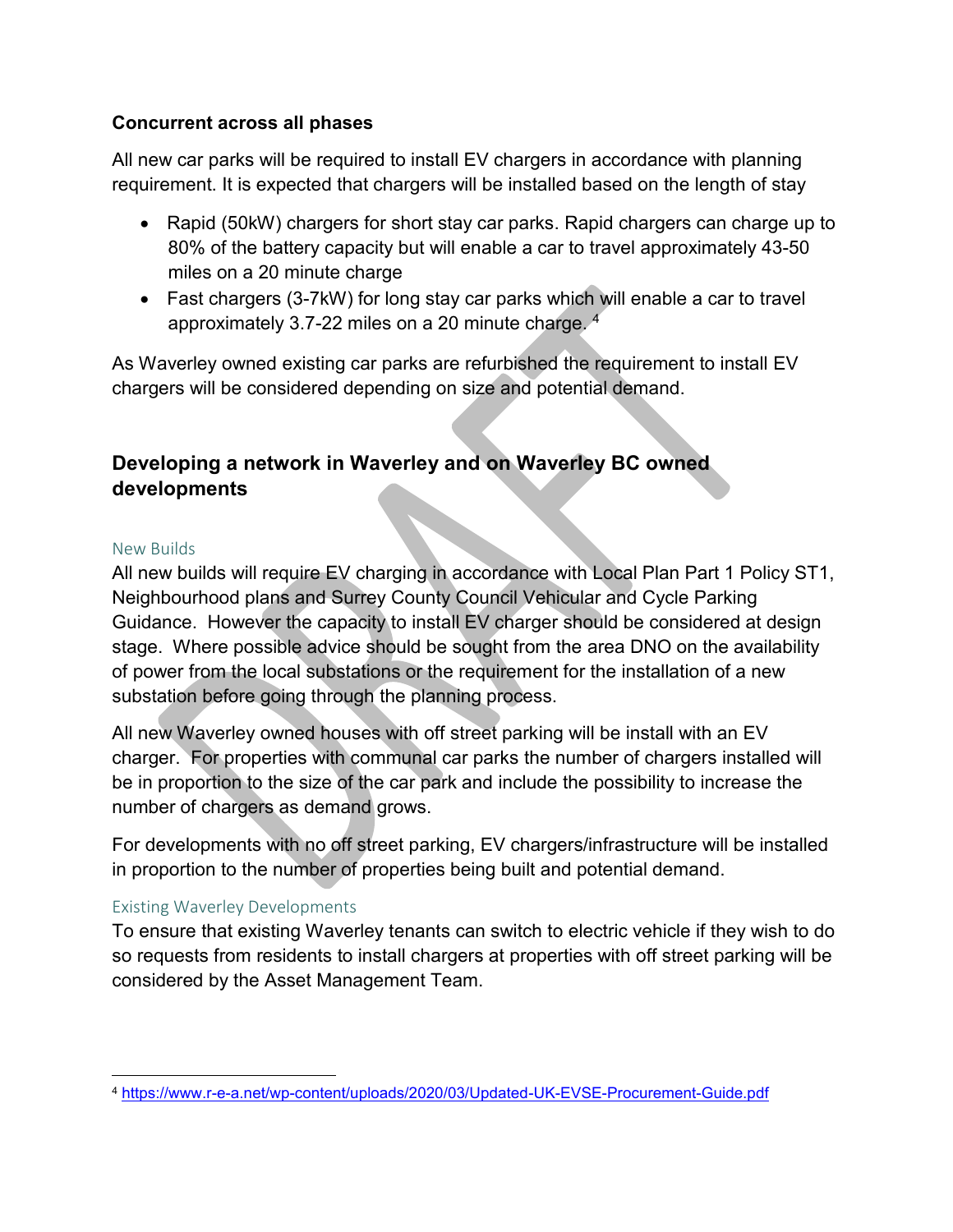The installation of fast EV chargers/infrastructure in communal car parks should be rolled out in proportion to population and demand for EV chargers or as required in a planning requirement.

On street EV chargers/infrastructure should be installed on streets with no off street parking in proportion to population and demand from residents.

Future direction with regard to EV will also be part of the future development of the Asset Management Strategy which is currently being updated.

# <span id="page-14-0"></span>**Electric Vehicles**

## <span id="page-14-1"></span>**Types of electric vehicles**

The UK has seen a surge in demand for ultra-low emission vehicles, including EVs. In December 2020 16.5% of new registered cars were battery electric vehicles and 6.9% were plug-in hybrid<sup>5</sup>. The pace of demand and ever changing technology means that by 2026 this is expected to have increased significantly. The majority of ULEVs are electric cars.

These cars are broken down into three types:

- Battery Electric Vehicles (BEVs)
- Plug-in Hybrid Electric Vehicle (PHEV)
- Hydrogen Fuel Cell Electric Vehicles (FCEV)

# <span id="page-14-2"></span>**Demand for Electric Vehicles**

The demand for electric vehicles is expected to increase rapidly in coming years as the initial cost to purchase a vehicle reduces and availability of different vehicles improves. As the government have now brought forward the date that marks the end of the sale of new petrol and diesel vehicles to 2030 the demand is expected to increase rapidly in the coming years.

 $\overline{a}$ 

<sup>5</sup> <https://www.smmt.co.uk/vehicle-data/car-registrations/>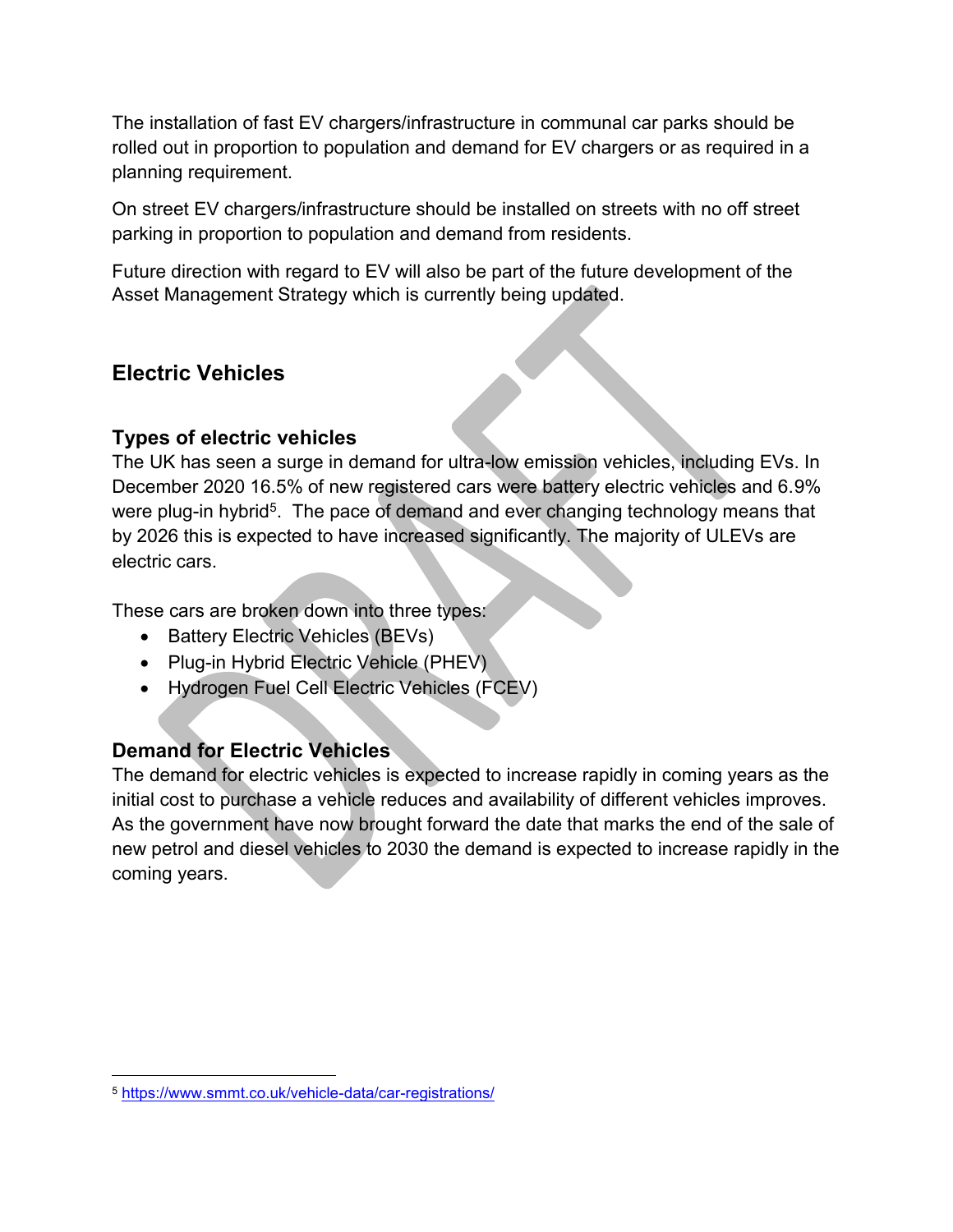# <span id="page-15-0"></span>**Transport Sectors**

#### <span id="page-15-1"></span>E Cargo bikes

Waverley BC working with Town and Parish Councils, local businesses and the Chamber of Commerce are currently working on a project to trial Ecargo bikes with some of our small business enterprises.

#### <span id="page-15-2"></span>Taxis

The Hackney Carriage and Private Hire Policy is currently being reviewed and updated. This section will be updated once completed.

# <span id="page-15-3"></span>**Waverley lead by example**

#### <span id="page-15-4"></span>Waverley owned vehicles

Waverley currently owns one electric vehicle and have committed in their Climate Neutrality Action Plan to transition the council owned fleet to electric vehicles where a suitable vehicle is available when vehicles are due to be replaced.

#### <span id="page-15-5"></span>Staff owned vehicles

The staff travel policy is currently under review. This section will be updated once completed.

#### <span id="page-15-6"></span>Contractor vehicles

The requirement for contractors to use electric vehicles for work on behalf of Waverley where a viable electric vehicles option is available, will be added to new procurement specifications as a desirable criteria.

For existing contractors the option to switch to electric vehicles should be incorporated in renewal discussions of any contracts where viable electric vehicles are readily available.

# <span id="page-15-7"></span>**Challenges and proposed solutions**

Available power capacity on the local electricity network varies across the borough and is typically limited in built-up areas.

To make sure that the local electricity network is not over capacity, the council will work with energy providers and the DNOs to determine the best installation locations. By taking this strategic approach the council hopes that the installation of EV chargers will have a minimal effect on the local network.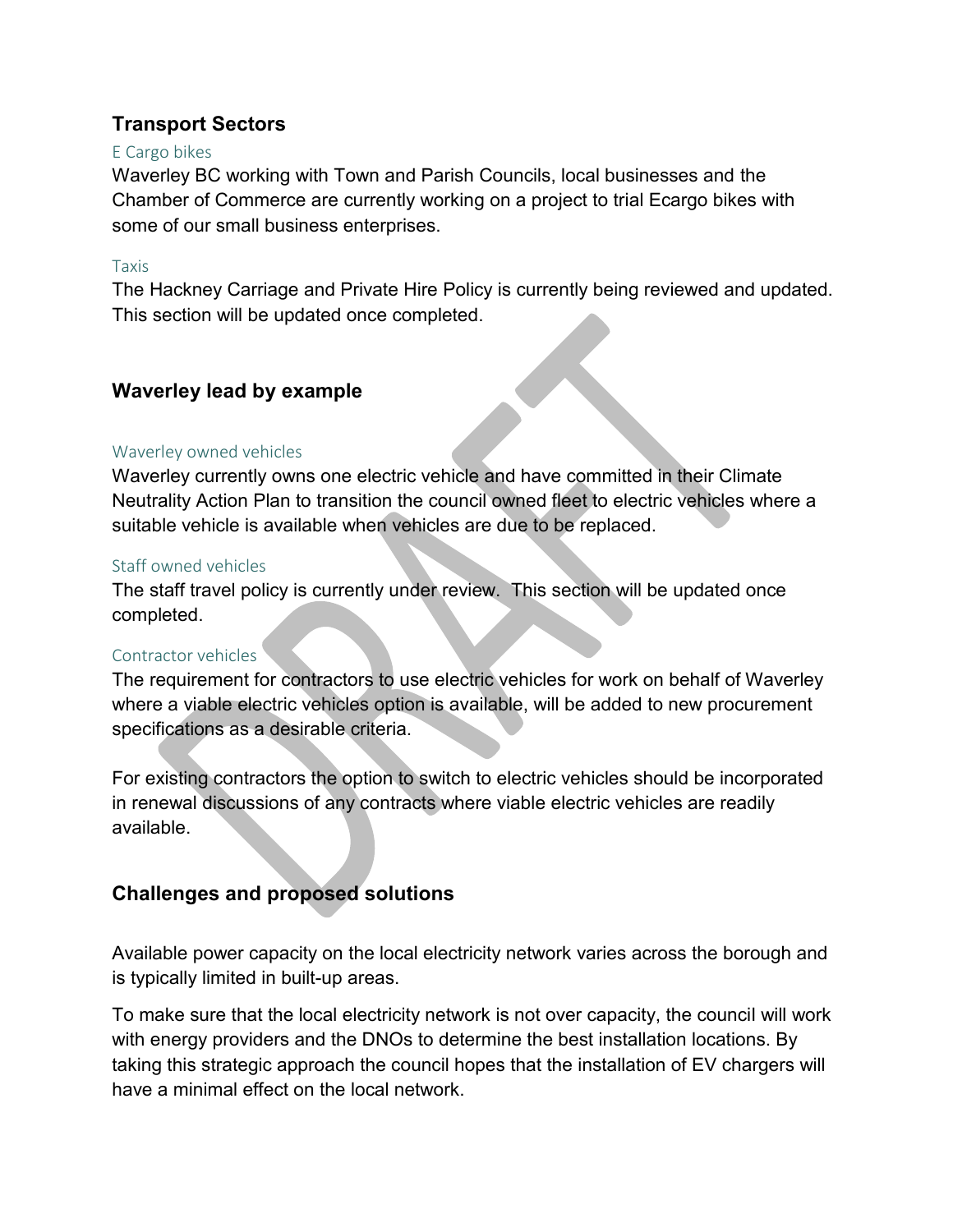Costs of upgrading the local electricity network to unlock spare capacity is often too high to justify new EV charge points. To unlock spare capacity the council would have to invest in a new substation which can cost upwards of £250,000.

There will be financial implications to the council for removing of charge points if they become damaged, obsolete or a charge point supplier folds.

Dependent on our contract with the supplier, we may be liable for repairs to damaged/vandalised charge points.

Installing and maintaining charge points may create an additional cost to the council, at a time when funding is constrained.

EV charging periods requires a dwell time greater than conventional refueling. Potential charging site must be able to accommodate this and provide services for EV users during this period.

Certain charge point sites can be constrained by planning/heritage/conservation restrictions.

Utilities (gas, electric, and telecom) cables and pipes tend to be located either under the pavement or close to the edge of the carriageway, which may preclude installation of new charge points in some locations. It may also be expensive to dig up the ground to reach the cables.

# <span id="page-16-0"></span>**Targets and monitoring**

The monitoring plan in this chapter sets out how the Council will keep track of the delivery of its overall strategy visions, objectives and actions.

| <b>Target</b>    | <b>Measurement</b> | <b>Baseline</b>                 | <b>Target</b>      |
|------------------|--------------------|---------------------------------|--------------------|
| Expansion of     | Number of          | 4 locations by 31 <sup>st</sup> | At least 30        |
| charging network | charging point     | March 2021                      | locations by 2026  |
|                  | locations          |                                 |                    |
| Use renewable    | Number of          | 0                               | To have at least   |
| energy to power  | charging points    |                                 | 50% of all         |
| charging points  | powered by a       |                                 | charging points to |
|                  | renewable or       |                                 | be charged by      |
|                  | green energy       |                                 | renewable or       |
|                  |                    |                                 | green energy.      |